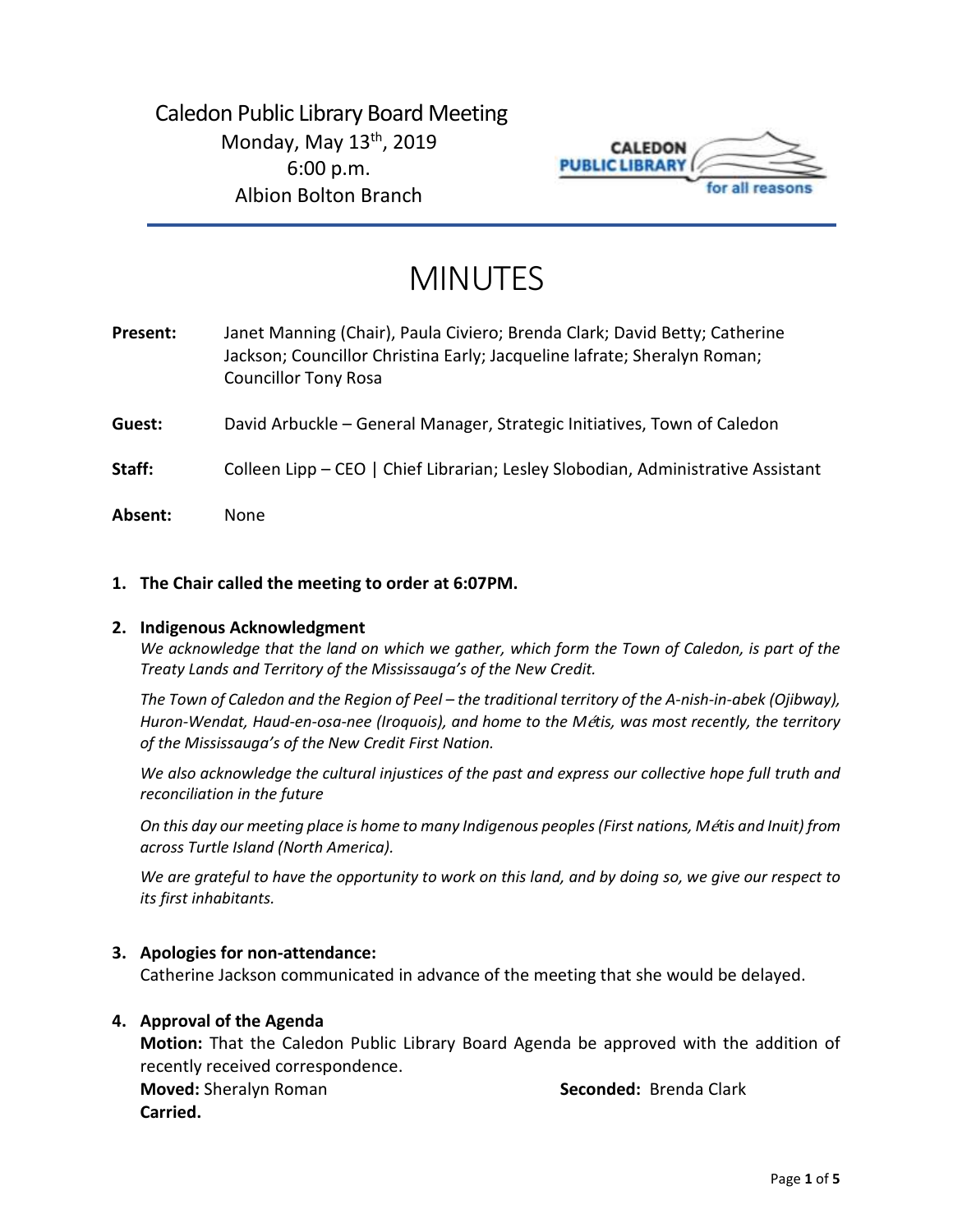# **5. Disclosure of pecuniary interest:** None

*Catherine Jackson arrived at 6:29PM David Betty arrived at 6:33PM*

# **6. Presentations**

# **a. Library Board Orientation – Session 3, Colleen Lipp, CEO/Chief Librarian**

The CEO/Chief Librarian provided an overview of key relationships the Caledon Public Library holds. Highlights included nurturing and developing relations between the Library Board, Town Council, Library staff and Town staff. Key relationships with the provincial government, within the public library sector, as well as with community partners, vendors and suppliers were also shared.

# **7. Consent Agenda**

- **a.** Minutes of the April 15, 2019 meeting
- **b.** CEO/Chief Librarian's Report
- **c.** Strategic Actions Update
- **d.** Correspondence
	- i. Joe Grogan, Caledon Decision Interlibrary Loan, April 23, 2019
	- ii. Michael Tibollo, Minister of Tourism, Culture and Sport re: budget changes to SOLS and OLS-N, April 30, 2019
	- iii. Joe Grogan Funding Cuts to Service for Inter-Library Loans, May 11, 2019

**Motion:** That the Caledon Public Library receive all reports and correspondence within the consent agenda

**Moved:** Councillor Tony Rosa **Seconded:** Paula Civiero **Carried.** 

# **8. Business arising from the minutes:**

**a.** Appointments to the Finance Committee

**Motion:** That the Caledon Public Library approve the appointment of David Betty, Councillor Christine Early and Brenda Clark to the Finance Committee for a the term of two years to end on December 31, 2020 or until such time that new appointments are confirmed. **Moved:** Jacqueline lafrate **Seconded:** Catherine Jackson  **Carried.** 

# **9. Staff Reports**

# **a. Treasurer's Report and Financial Statements**

**Motion:** That the Caledon Public Library receive the Treasurer's Report and related financials.

**Moved:** Councillor Tony Rosa **Seconded:** Paula Civiero **Carried.**

## **b. Southern Ontario Library Service Budget Reduction Motion:**

**WHEREAS**, according to the Statement of Public Library Funding dated Thursday, April 18, 2019 by the Minister of Tourism, Culture and Sport, the Honorable Michael Tibollo, the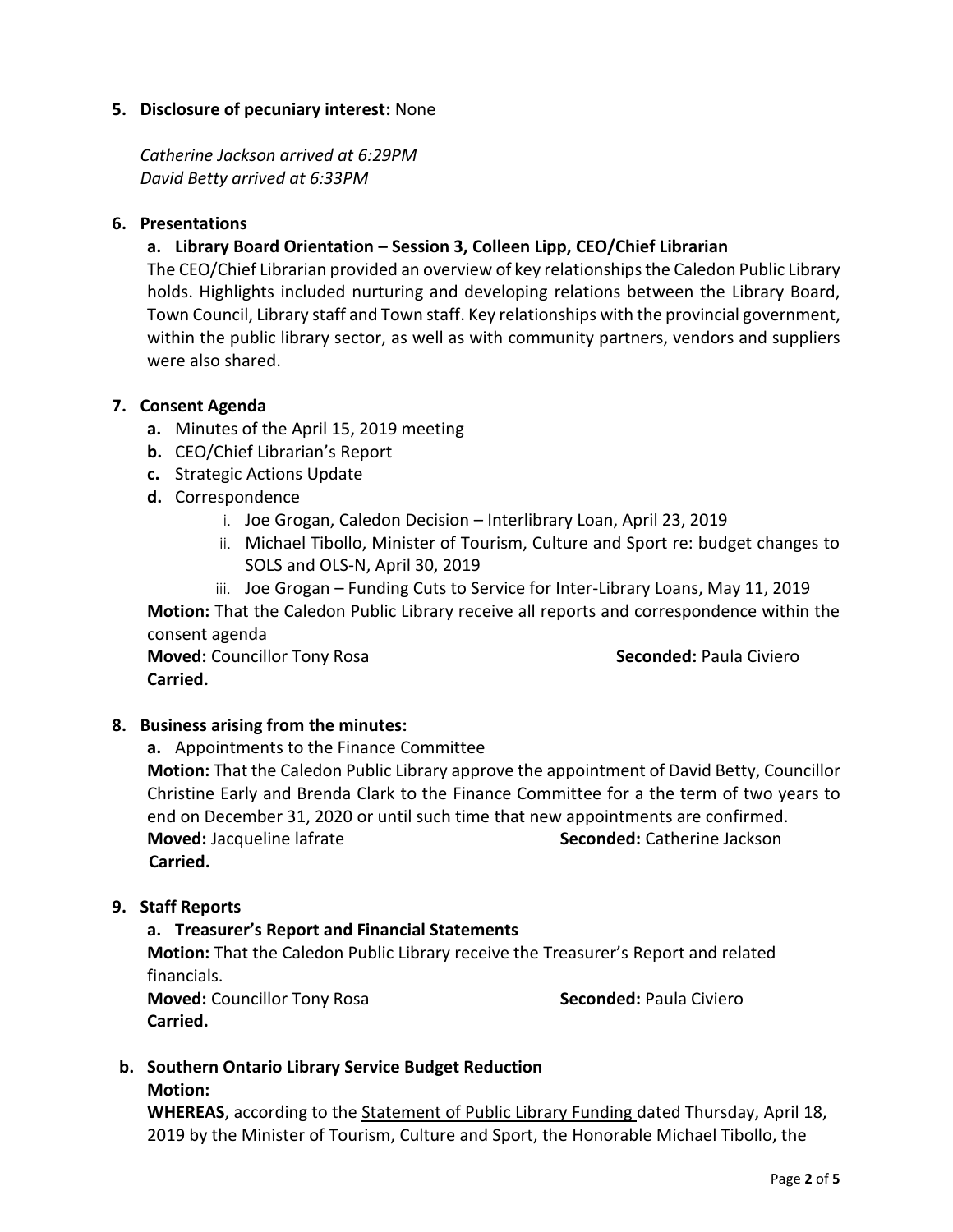Caledon Public Library Board appreciates that base funding for public libraries will be maintained, we call into question the statement that the Ontario Library Services agencies "have no involvement in day-today operations of Ontario's public libraries";

**WHEREAS** Southern Ontario Library Service provides the Caledon Public Library with support for interlibrary loan, staff and board training, bulk purchasing, collaborative programming, technological supports, and its shared electronic book collection;

**WHEREAS** we question how involved the agencies need to be in order to be considered crucial for the day-to-day operations of all provincial libraries, but even more specifically for those in small or medium-sized and rural communities;

**WHERAS** value for money and respect for taxpayer dollars are the umbrella under with the Ontario Library Service agencies operate – allowing libraries to share resources and expertise in an efficient and cost effective manner – while also allowing them to best serve their individual communities; and

**THAT** the Caledon Public Library Board respectfully request the reinstatement of funding to the Ontario Library Service (North and South) agencies to at minimum, the 2017-2018 funding levels, in order for these agencies to continue the day to day support of Ontario Public Library Services; and,

**THAT** the maintenance of base operating grant finding for Ontario Public Libraries be continued.

**Carried.** 

**Moved:** Sheralyn Roman **Seconded:** Catherine Jackson

**Motion:** That the Caledon Public Library Board raise awareness of the implications of these cuts on the day-to-day operations of the Caledon Public Library by:

- Sharing the drafted letter with Minister Tibollo and those copied;
- Directing the Chair and CEO/Chief Librarian to request a meeting as early as possible to discuss the issue with Sylvia Jones, MPP Dufferin-Caledon; and,
- Providing the Mayor and Council with the above resolution for their information and consideration at an upcoming meeting of council.

**Moved:** Paula Civiero **Seconded:** Sheralyn Roman **Carried.**

# **c. Bed Bug Policy Report**

**Motion:** That the Caledon Public Library Board renew its adoption of the Bed Bug Prevention and Containment Policy **Moved:** Councillor Christina Early **Seconded:** Councillor Tony Rosa **Carried.**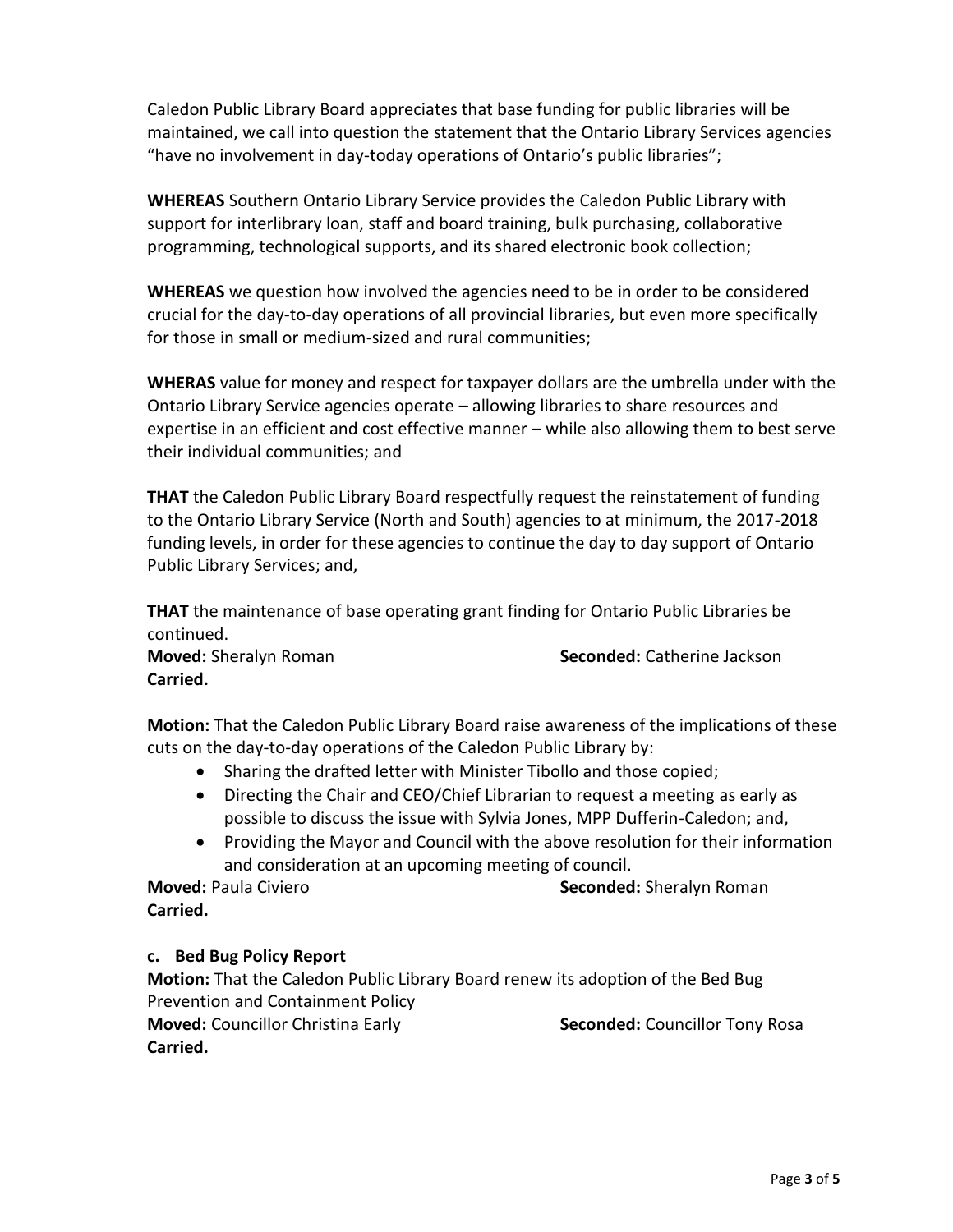# **d. Staff Engagement Survey Report**

**Motion:** That the Caledon Public Library Board receive the Staff Engagement Survey Report.

**Moved:** Jacqueline lafrate **Seconded:** Brenda Clark **Carried.** 

# **e. Economic Impact Report**

**Motion:** That the Caledon Public Library Board receive and approve the Economic Impact Reports.

**Carried.** 

**Moved:** Paula Civiero **Seconded:** Catherine Jackson

**Motion:** That the Caledon Public Library Board direct the CEO/Chief Librarian to request a delegation to Council as a means of raising awareness of the value of public library services to Caledon. **Moved:** David Betty **Seconded:** Sheralyn Roman

**Carried.**

# **10. Board and Committee Reports:**

- **a.** The Board's Role in Fundraising in the NFP Sector
- **b.** SOLS Governance Workshop

Those who attended shared their key takeaways from these educational sessions.

# **11. New Business:** None

## **12. Board Work Plan**

# **a. 2019 Work Plan Review**

**Motion:** That the Caledon Public Library Board approve the updated 2019 Work Plan. **Moved:** Councillor Tony Rosa **Seconded:** Councillor Christina Early **Carried.** 

## **13. Board Advocacy**

# **a. Upcoming Events and Opportunities**

- i. Friends of Caledon Public Library Annual General Meeting, Tuesday, May 14, 6:30 pm, Albion Bolton Branch.
- ii. Experience IT: Tech Fair, Caledon Day, Saturday, June 15m 2 6 pm, Caledon Civic Campus, Caledon East

# **14. Public Question Period:** None

# **15. Evaluation of Meeting**

- **a.** What was your key takeaway from the meeting?
	- The possibility of adding issue related items to the agenda in the future was considered.
	- Various ideas for advocacy were discussed such as adding the Library package to